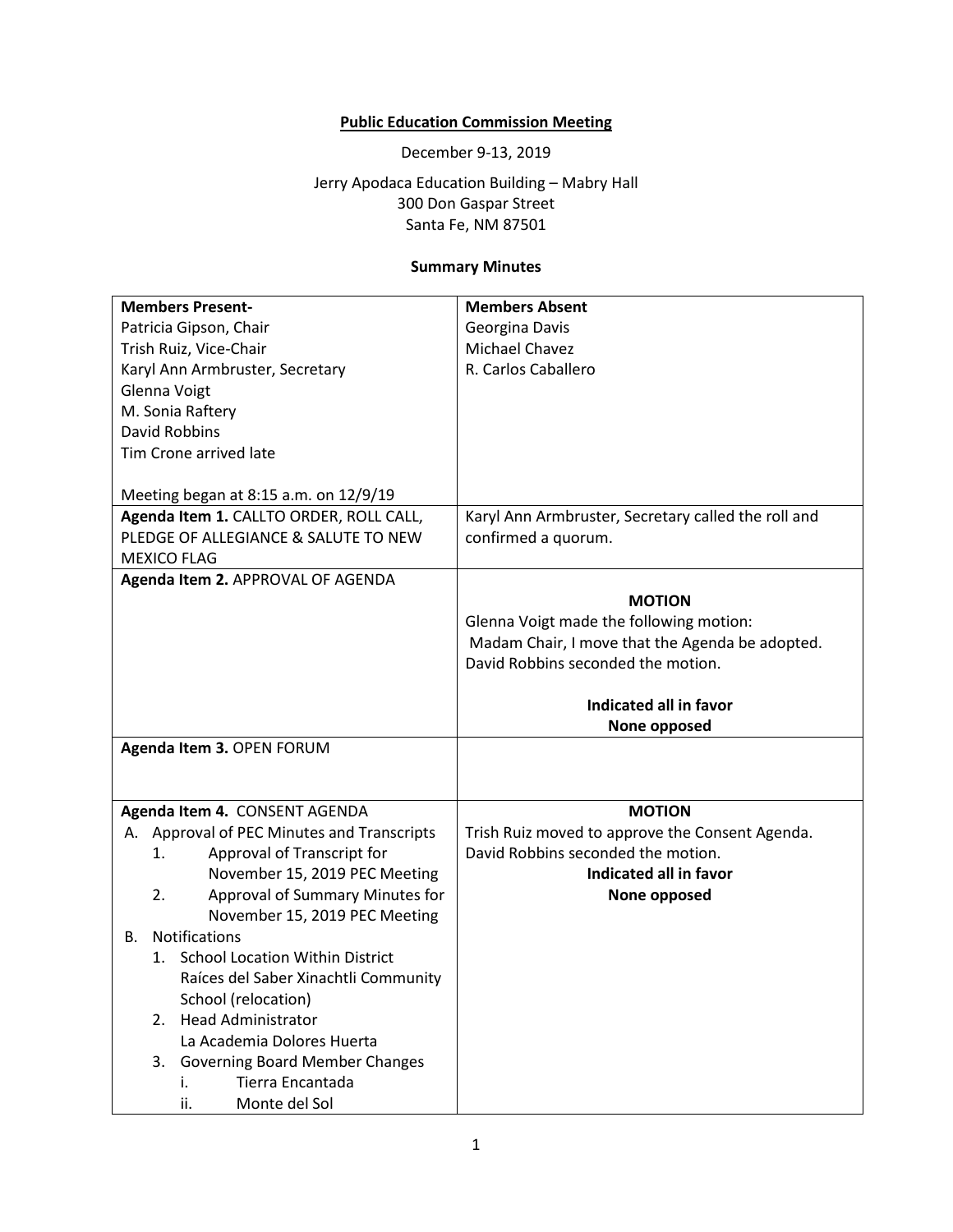## **Agenda Item 5**. DISCUSSION ANDACTION ON CHARTER SCHOOL RENEWAL APPLICATIONS

MONDAY, December 9, 2019

- A. Albuquerque Institute of Mathematics and Science @ UNM (Albuquerque)
	- 1. Public Education Department Evaluation
	- 2. School Comments (15 minutes)
	- 3. Public Comment (8 minutes)
	- 4. PEC Questions
	- 5. Vote on Renewal

(Commissioner Tim Crone is now present)

- B. Albuquerque School of Excellence (Albuquerque)
	- 1. Public Education Department Evaluation
	- 2. School Comments (15 minutes)
	- 3. Public Comment (8 minutes)
	- 4. PEC Questions
	- 5. Vote on Renewal

- C. South Valley Preparatory School (Albuquerque)
	- 1. Public Education Department Evaluation
	- 2. School Comments (15 minutes)
	- 3. Public Comment (8 minutes)
	- 4. PEC Questions
	- 5. Vote on Renewal

#### **MOTION**

Glenna Voigt made the following motion:

I move that the Public Education Commission approve the renewal of the Albuquerque Institute of Math and Science at UNM with the following conditions of student growth, highest quartile, student growth middle quartile, student growth lowest quartile, English Language Learner progress, chronic absenteeism, college and career readiness, educational climate, growth in a four-year graduation rate be met for School Year 2018-'19. Show similar performance for 2018-'19. David Robbins seconded the motion.

**Motion passed unanimously 6-0**

#### **MOTION**

David Robbins made the following motion: I move the Public Education Commission approve the renewed charter for the Albuquerque School of Excellence, with the condition on the receipt, and that these following indicators show similar performance for the 2018-'19 school year. Those include student growth highest quartile, student growth middle quartiles, student growth lowest quartiles, English Language Learners, chronic absenteeism, college and career readiness, educational climate, growth in the four-year graduation rate in the four, five, and six-year graduation rates.

Glenna Voigt seconded the motion.

**Motion passed unanimously 7-0**

#### **MOTION**

Trish Ruiz made the following motion:

I move that the Public Education Commission approve the renewal of South Valley Preparatory School with the following conditions: Student growth in the highest, middle and lowest quartiles, ELL -- With similar performance for SY 2018 and 2019. And the student growth with the highest, middle and lowest quartiles, ELL progress and proficiency, chronic absenteeism, college and career readiness, educational climate, and growth in the four-year graduation rate. Sonia Raftery seconded the motion.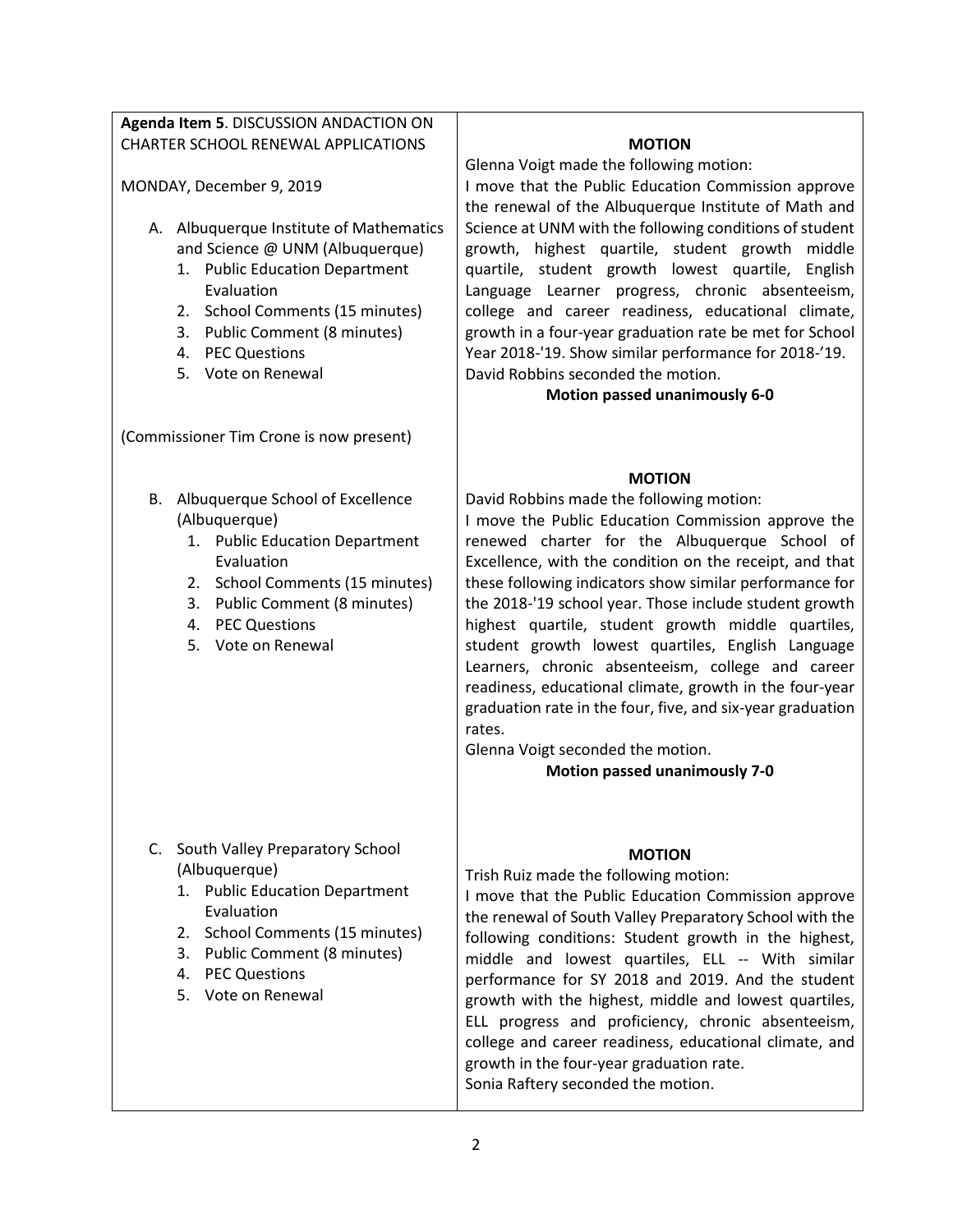|                                                                                                                                                                                                 | Patricia Gipson: They don't graduate. They're middle<br>school; so take out the graduation rate.<br><b>Motion passed unanimously 7-0</b>                                                                                                                                                                                                                                                                                                                                                                                                                                                                                                                                                                                                           |
|-------------------------------------------------------------------------------------------------------------------------------------------------------------------------------------------------|----------------------------------------------------------------------------------------------------------------------------------------------------------------------------------------------------------------------------------------------------------------------------------------------------------------------------------------------------------------------------------------------------------------------------------------------------------------------------------------------------------------------------------------------------------------------------------------------------------------------------------------------------------------------------------------------------------------------------------------------------|
| D. The MASTERS Program (Santa Fe)<br>1. Public Education Department<br>Evaluation<br>2. School Comments (15 minutes)<br>3. Public Comment (8 minutes)<br>4. PEC Questions<br>5. Vote on Renewal | <b>MOTION</b><br>Patricia Gipson made the following motion:<br>I move that the Public Education Commission renew the<br>charter for The MASTERS Program for five years, with<br>the conditions that the New Mexico System of School<br>Support and Accountability Report prepared by PED<br>shows similar performance for SY 2018-2019 in the<br>student growth highest quartile, student growth middle<br>quartile, student growth lowest quartile, English Learner<br>progress, chronic absenteeism, college and career<br>readiness, education climate, and growth in four-year<br>graduation rate in high school with no significant<br>decrease in performance.<br>David Robbins seconded the motion.<br><b>Motion passed unanimously 7-0</b> |
| Proceedings in recess at 1:01 pm                                                                                                                                                                |                                                                                                                                                                                                                                                                                                                                                                                                                                                                                                                                                                                                                                                                                                                                                    |
| TUESDAY, December 10, 2019                                                                                                                                                                      |                                                                                                                                                                                                                                                                                                                                                                                                                                                                                                                                                                                                                                                                                                                                                    |
| Proceedings resumed 8:10 am                                                                                                                                                                     | <b>Members Absent</b>                                                                                                                                                                                                                                                                                                                                                                                                                                                                                                                                                                                                                                                                                                                              |
| <b>Members Present-</b>                                                                                                                                                                         | Georgina Davis                                                                                                                                                                                                                                                                                                                                                                                                                                                                                                                                                                                                                                                                                                                                     |
| Patricia Gipson, Chair                                                                                                                                                                          |                                                                                                                                                                                                                                                                                                                                                                                                                                                                                                                                                                                                                                                                                                                                                    |
| Trish Ruiz, Vice-Chair                                                                                                                                                                          |                                                                                                                                                                                                                                                                                                                                                                                                                                                                                                                                                                                                                                                                                                                                                    |
| Karyl Ann Armbruster, Secretary                                                                                                                                                                 |                                                                                                                                                                                                                                                                                                                                                                                                                                                                                                                                                                                                                                                                                                                                                    |
| Glenna Voigt<br>M. Sonia Raftery                                                                                                                                                                |                                                                                                                                                                                                                                                                                                                                                                                                                                                                                                                                                                                                                                                                                                                                                    |
| <b>David Robbins</b>                                                                                                                                                                            |                                                                                                                                                                                                                                                                                                                                                                                                                                                                                                                                                                                                                                                                                                                                                    |
| <b>Tim Crone</b>                                                                                                                                                                                |                                                                                                                                                                                                                                                                                                                                                                                                                                                                                                                                                                                                                                                                                                                                                    |
| R. Carlos Caballero arrived late                                                                                                                                                                |                                                                                                                                                                                                                                                                                                                                                                                                                                                                                                                                                                                                                                                                                                                                                    |
| Michael Chavez arrived late                                                                                                                                                                     |                                                                                                                                                                                                                                                                                                                                                                                                                                                                                                                                                                                                                                                                                                                                                    |
|                                                                                                                                                                                                 |                                                                                                                                                                                                                                                                                                                                                                                                                                                                                                                                                                                                                                                                                                                                                    |
|                                                                                                                                                                                                 | <b>MOTION</b>                                                                                                                                                                                                                                                                                                                                                                                                                                                                                                                                                                                                                                                                                                                                      |
| 21 <sup>st</sup> Century Public Academy<br>E.                                                                                                                                                   | Glenna Voigt made the following motion:                                                                                                                                                                                                                                                                                                                                                                                                                                                                                                                                                                                                                                                                                                            |
| (Albuquerque)                                                                                                                                                                                   | So I'd like to make a motion to renew the charter for the                                                                                                                                                                                                                                                                                                                                                                                                                                                                                                                                                                                                                                                                                          |
| 1. Public Education Department                                                                                                                                                                  | 21st Century Public Academy for five years, with the                                                                                                                                                                                                                                                                                                                                                                                                                                                                                                                                                                                                                                                                                               |
| Evaluation<br>School Comments (15 minutes)<br>2.                                                                                                                                                | conditions that the New Mexico System of School<br>Support and Accountability Report prepared by PED                                                                                                                                                                                                                                                                                                                                                                                                                                                                                                                                                                                                                                               |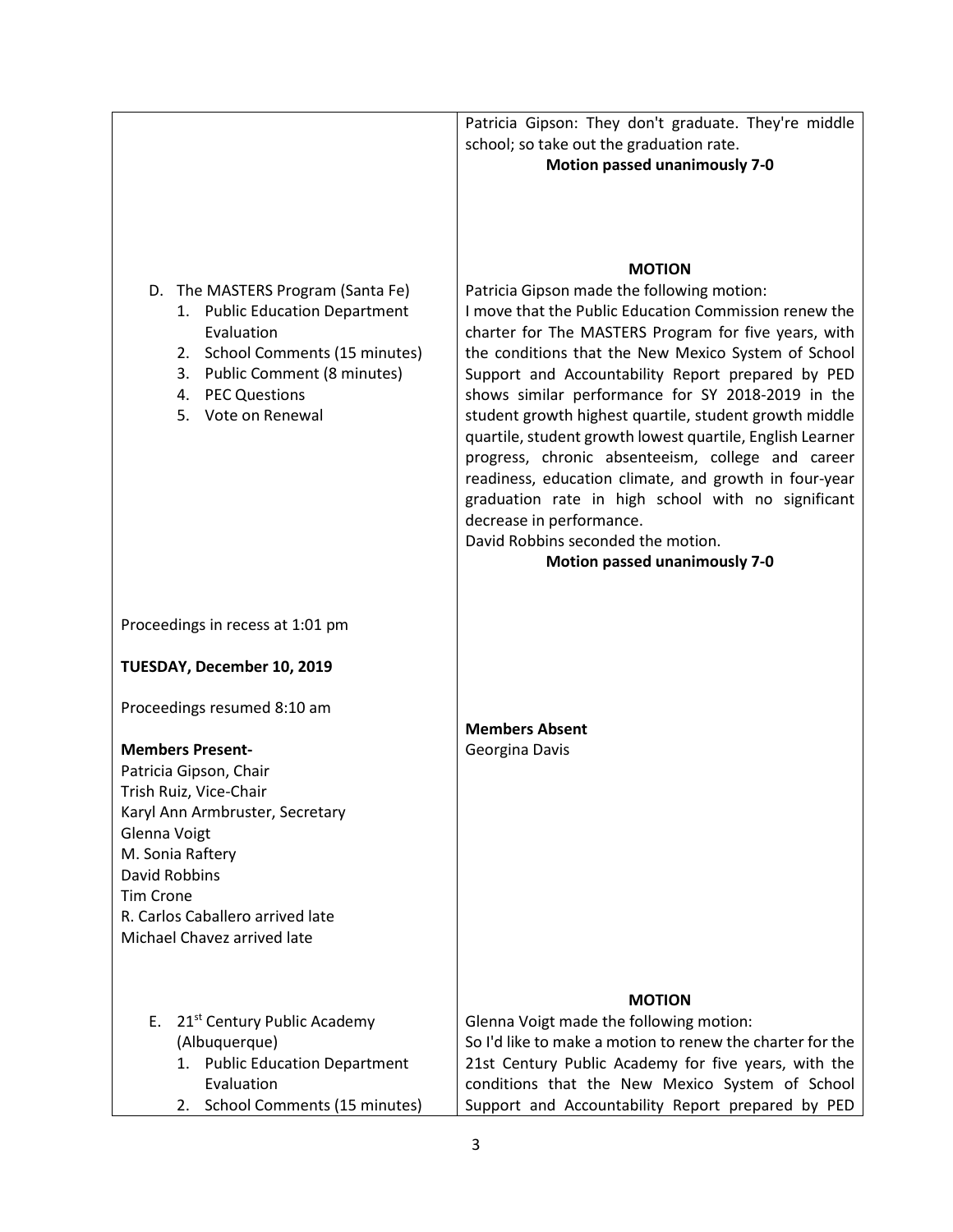| 3. Public Comment (8 minutes)<br>4. PEC Questions<br>5. Vote on Renewal<br>(Commissioners Caballero and Chavez were<br>present; Commissioner Gipson was not<br>present for the vote on 21 <sup>st</sup> Century Public<br>Academy)                   | shows a similar performance for the School Year 2018-<br>'19 in the student growth, highest quartile; student<br>growth, middle quartile; student growth, lowest<br>quartile; the English Learner progress; chronic<br>absenteeism; college-and-career readiness; educational<br>climate; and a negotiated financial Corrective Action<br>Plan with no statistically significant decrease in<br>performance.<br>David Robbins seconded the motion.<br><b>Motion passed unanimously 8-0</b>                                                                                                                                                                                                                                                                                                                               |
|------------------------------------------------------------------------------------------------------------------------------------------------------------------------------------------------------------------------------------------------------|--------------------------------------------------------------------------------------------------------------------------------------------------------------------------------------------------------------------------------------------------------------------------------------------------------------------------------------------------------------------------------------------------------------------------------------------------------------------------------------------------------------------------------------------------------------------------------------------------------------------------------------------------------------------------------------------------------------------------------------------------------------------------------------------------------------------------|
| (Commissioner Gipson returned to the<br>meeting)<br>The ASK Academy (Rio Rancho)<br>F.<br>1. Public Education Department<br>Evaluation<br>6. School Comments (15 minutes)<br>7. Public Comment (8 minutes)<br>8. PEC Questions<br>9. Vote on Renewal | <b>MOTION</b><br>Sonia Raftery made the following motion:<br>I move that the Public Education Commission renew the<br>charter for the ASK Academy for five years, with the<br>conditions that the New Mexico System of School<br>Support and Accountability Report prepared by PED<br>shows similar performance for SY 2018-2019 in the<br>student growth, highest quartile; student growth,<br>middle quartile; student growth, lowest quartile; English<br>Learner progress; chronic absenteeism; college-and-<br>career readiness; educational climate; and growth in<br>four-year graduation rates, with no statistically<br>significant decrease in performance.<br>Glenna Voigt seconded the motion.<br><b>Motion passed unanimously 9-0</b>                                                                       |
| G. Las Montañas Charter High School (Las<br>Cruces)<br>1. Public Education Department<br>Evaluation<br>2. School Comments (15 minutes)<br>3. Public Comment (8 minutes)<br><b>PEC Questions</b><br>4.<br>5. Vote on Renewal                          | <b>MOTION</b><br>Glenna Voigt made the following motion:<br>Yes, Madam Chair. I'd like to make a motion that the<br>Public Education Commission renew the charter for Las<br>Montañas Charter High School for five years, with<br>conditions that the NM System of School Support and<br>Accountability Report prepared by PED shows a similar<br>performance for School Year 2018-'19 in the Student<br>Growth highest quartile, Student Growth middle<br>quartile, Student Growth lowest quartile, English<br>Learner progress, chronic absenteeism, college-and-<br>career readiness, education climate, and growth in the<br>four-, five- and six-year graduation rate, with no<br>statistically significant decrease in performance.<br>Michael Chavez seconded the motion.<br><b>Motion passed unanimously 9-0</b> |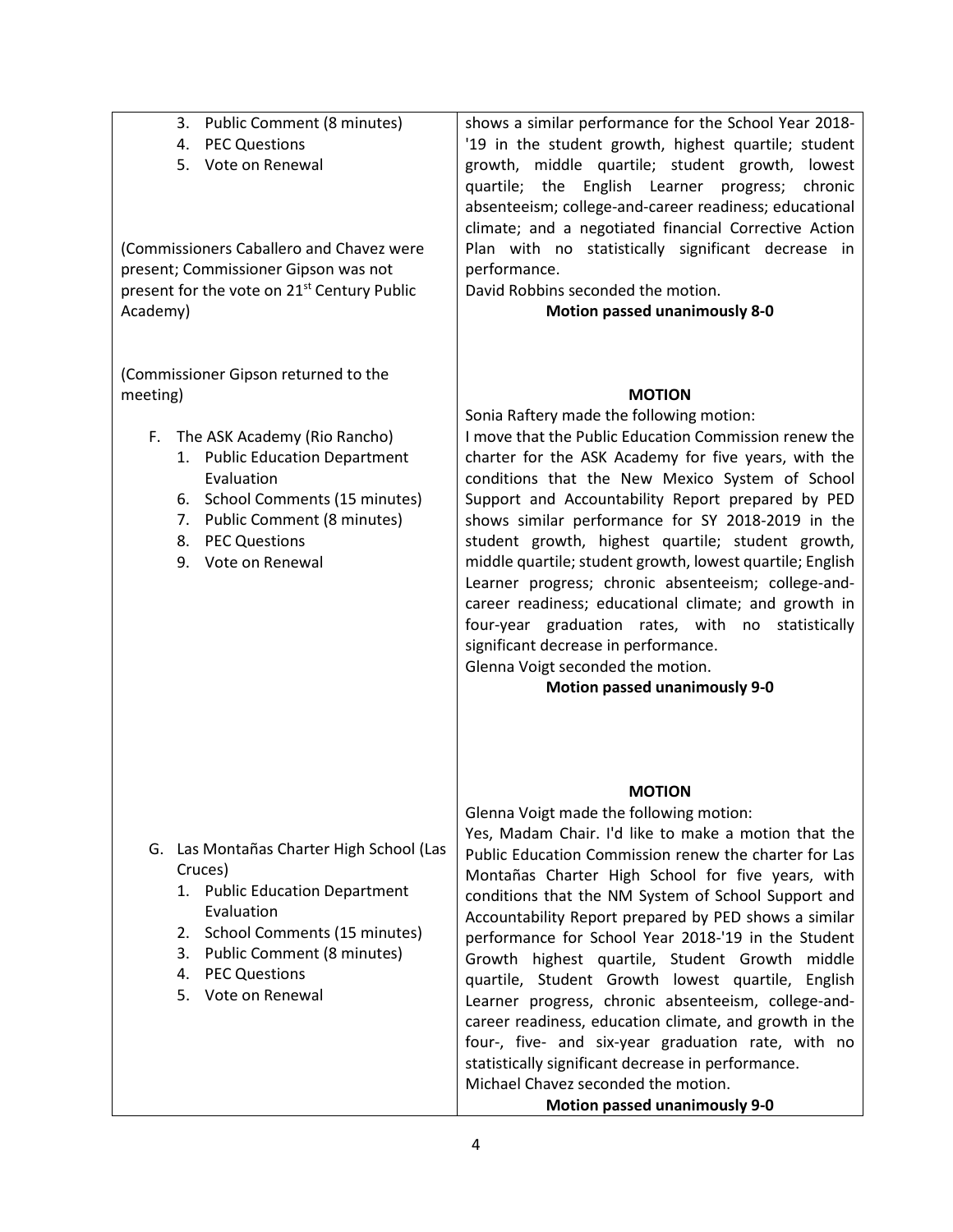| Monte Del Sol Charter School (Santa<br>Н. | <b>MOTION</b>                                         |
|-------------------------------------------|-------------------------------------------------------|
| Fe)                                       | Patricia Gipson made the following motion:            |
| 1. Public Education Department            | I move that the Public Education Commission renew the |
| Evaluation                                | charter for Monte del Sol for five years, with the    |
| <b>School Comments (15 minutes)</b><br>2. | condition that the PEC place a CAP with negotiated    |
| <b>Public Comment (8 minutes)</b><br>3.   | financial, organizational, and academic elements.     |
| 4. PEC Questions                          | David Robbins seconded the motion.                    |
| 5. Vote on Renewal                        | <b>Motion passed unanimously 9-0</b>                  |
|                                           |                                                       |
| Proceedings in recess at 3:00 pm          |                                                       |
| WEDNESDAY, December 11, 2019              |                                                       |
| Proceedings resumed at 8:25 am            |                                                       |
| <b>Members Present-</b>                   | <b>Members Absent-</b>                                |
| Patricia Gipson, Chair                    | Michael Chavez                                        |
| Trish Ruiz, Vice-Chair                    |                                                       |
| Karyl Ann Armbruster, Secretary           |                                                       |
| Glenna Voigt                              |                                                       |
| M. Sonia Raftery                          |                                                       |
| <b>David Robbins</b>                      |                                                       |
| Georgina Davis                            |                                                       |
| Tim Crone arrived late                    |                                                       |
| R. Carlos Caballero arrived late          |                                                       |
|                                           |                                                       |
|                                           |                                                       |
|                                           | <b>MOTION</b>                                         |
| The Montessori Elementary and<br>I.       | Patricia Gipson made the following motion:            |
| Middle School (Albuquerque)               | I move that the Public Education Commission renew the |
| 1. Public Education Department            | charter for the Montessori Elementary and Middle      |
| Evaluation                                | School for five years, with the conditions that the   |
| 2. School Comments (15 minutes)           | foundation and school enter into an MOU that          |
| 3. Public Comment (8 minutes)             | delineates the allocation of private tuition and SEG  |
| <b>PEC Questions</b><br>4.                | funding for pre-K and kindergarten programs, and that |
| 5. Vote on Renewal                        | the New Mexico System of School Support and           |
|                                           | Accountability Report prepared by PED shows similar   |
|                                           | performance for SY 2018-'19 in the student growth,    |
|                                           | highest quartile; student growth, middle quartile;    |
|                                           | student growth, lowest quartile; English Learner      |
|                                           | progress, chronic absenteeism, college-and-career     |
|                                           | readiness, education climate, with no statistically   |
|                                           | significant decrease in performance.                  |
|                                           | Trish Ruiz seconded the motion.                       |
|                                           | <b>Motion passed unanimously 9-0</b>                  |
|                                           |                                                       |
|                                           |                                                       |
|                                           |                                                       |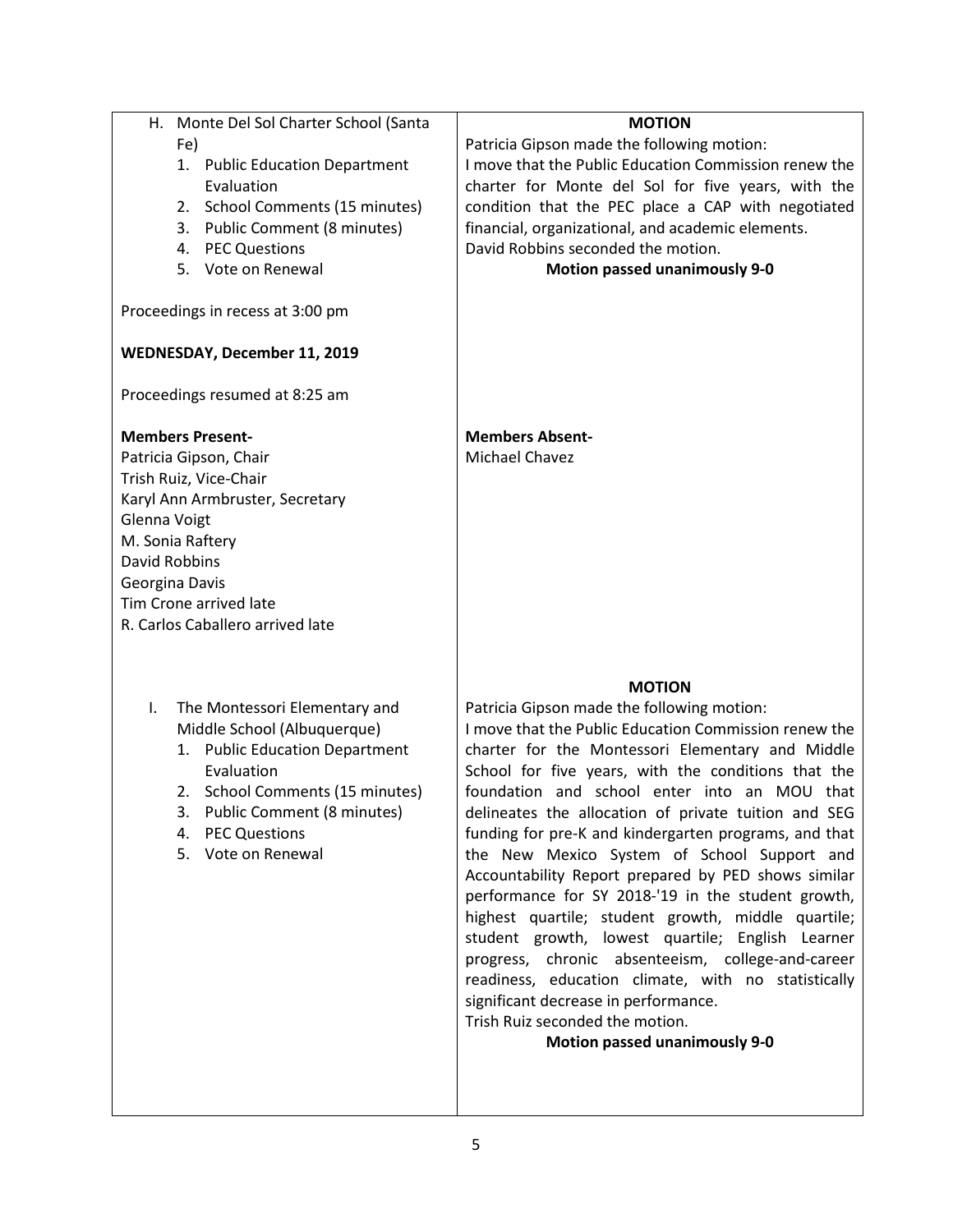| <b>MOTION</b>                                                                                                                                                                                                                                                                                                                                                                                                                                                                                                                                                                                                                                                                                                                                                       |
|---------------------------------------------------------------------------------------------------------------------------------------------------------------------------------------------------------------------------------------------------------------------------------------------------------------------------------------------------------------------------------------------------------------------------------------------------------------------------------------------------------------------------------------------------------------------------------------------------------------------------------------------------------------------------------------------------------------------------------------------------------------------|
| David Robbins made the following motion:                                                                                                                                                                                                                                                                                                                                                                                                                                                                                                                                                                                                                                                                                                                            |
| Madam Chair, I would like to make a motion that the                                                                                                                                                                                                                                                                                                                                                                                                                                                                                                                                                                                                                                                                                                                 |
| Public Education Commission renew the charter for                                                                                                                                                                                                                                                                                                                                                                                                                                                                                                                                                                                                                                                                                                                   |
| Albuquerque Sign Language Academy for five years, with                                                                                                                                                                                                                                                                                                                                                                                                                                                                                                                                                                                                                                                                                                              |
| the conditions that the New Mexico System of School                                                                                                                                                                                                                                                                                                                                                                                                                                                                                                                                                                                                                                                                                                                 |
| Support and Accountability Report prepared by PED                                                                                                                                                                                                                                                                                                                                                                                                                                                                                                                                                                                                                                                                                                                   |
| show similar performance for the School Year 2018-'19                                                                                                                                                                                                                                                                                                                                                                                                                                                                                                                                                                                                                                                                                                               |
| in the school -- in the student growth, highest quartile;<br>student growth, middle quartile; student growth, lowest<br>quartile;<br>English<br>Language<br>Learners,<br>chronic<br>absenteeism, college-and-career readiness, education<br>climate, with no statistically significant decrease in<br>performance.<br>Glenna Voigt seconded the motion.<br><b>Motion passed unanimously 8-0</b>                                                                                                                                                                                                                                                                                                                                                                     |
| <b>MOTION</b><br>Patricia Gipson made the following motion:<br>So I move that the Public Education Commission renew<br>the charter of DEAP for five years, with the condition<br>that the New Mexico System of School Support and<br>Accountability Report -- the School Support and<br>Accountability Report prepared by PED shows similar<br>performance for SY 2018-2019 in the student growth,<br>highest quartile; student growth, middle quartile;<br>student growth, lowest quartile; English Learner<br>progress;<br>chronic absenteeism; college-and-career<br>readiness; education climate; and no statistically -- with<br>no statistically significant decrease in performance.<br>Georgina Davis seconded the motion.<br>Motion passed unanimously 7-0 |
| Albuquerque Sign Language Academy<br>(Albuquerque)<br>1. Public Education Department<br>Evaluation<br>2. School Comments (15 minutes)<br>3. Public Comment (8 minutes)<br>4. PEC Questions<br>5. Vote on Renewal<br>(Commissioner Trish Ruiz leaves the meeting)<br>DZIL DITL'OOI SCHOOL OF<br><b>EMPOWERMENT ACTION AND</b><br>PERSERVERANCE (DEAP) (Navajo)<br>1. Public Education Department<br>Evaluation<br>2. School Comments (15 minutes)<br>3. Public Comment (8 minutes)<br>4. PEC Questions<br>5. Vote on Renewal<br>(Commissioner David Robbins leaves the                                                                                                                                                                                               |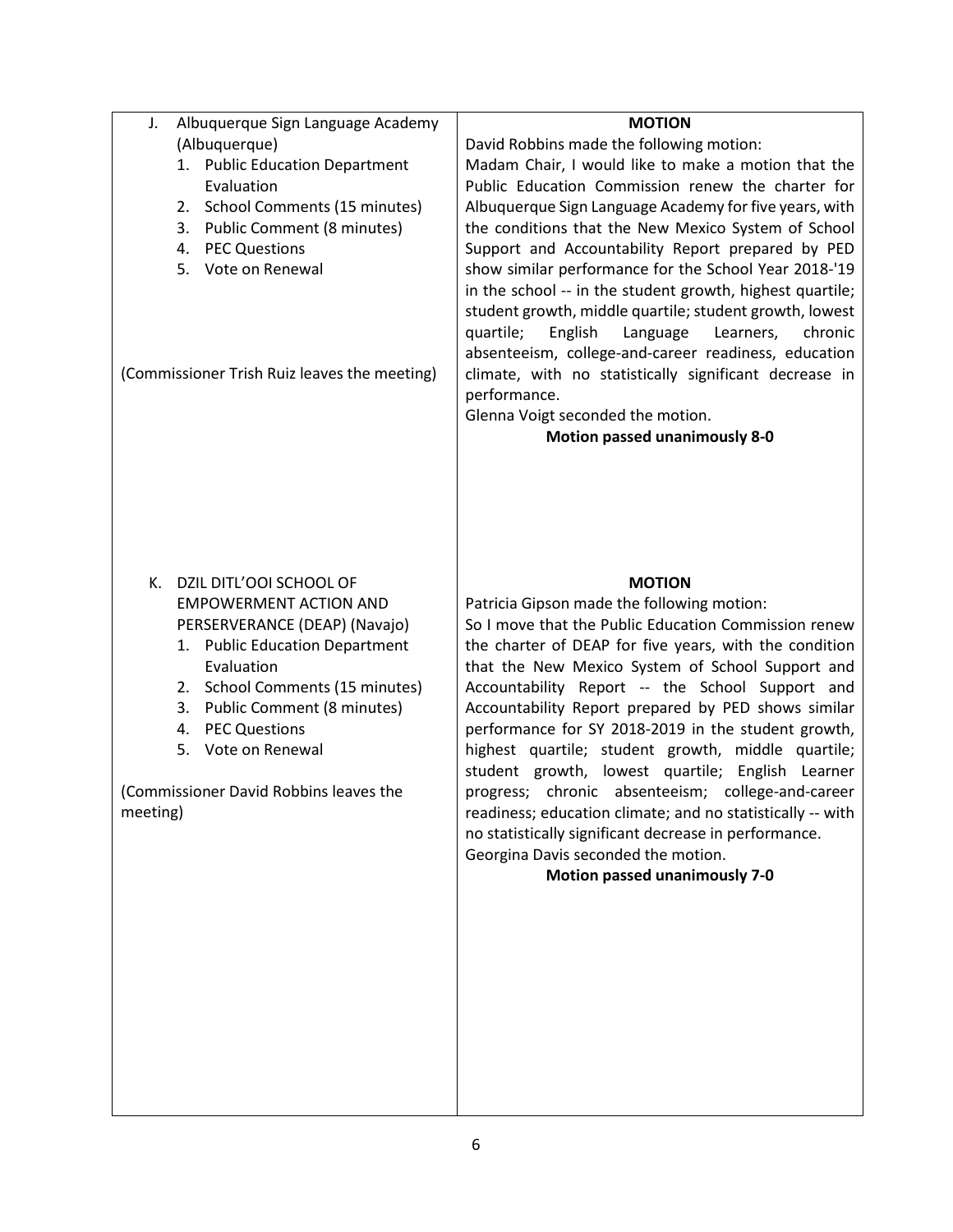| Tierra Encantada (Santa Fe)<br>L.  | <b>MOTION</b>                                             |
|------------------------------------|-----------------------------------------------------------|
| 1. Public Education Department     | Patricia Gipson made the following motion:                |
| Evaluation                         | I move that the Public Education Commission renew the     |
| 2. School Comments (15 minutes)    | charter for Tierra Encantada for five years, with the     |
| 3. Public Comment (8 minutes)      | conditions that the New Mexico System of School           |
| 4. PEC Questions                   | Support and Accountability Report prepared by PED         |
| 5. Vote on Renewal                 | show the similar performance for School Year 2018-2019    |
|                                    | in the student growth, highest quartile; student growth,  |
|                                    | middle quartile; student growth, lowest quartile; English |
|                                    | Learner progress; chronic absenteeism; college-and-       |
|                                    | career readiness; education climate, and growth in four-  |
|                                    | year graduation rate, with no statistically significant   |
|                                    | decrease in performance.                                  |
|                                    | Sonya Raftery seconded the motion.                        |
|                                    | <b>Motion passed unanimously 7-0</b>                      |
|                                    |                                                           |
| Proceedings in recess at 4:35 pm   |                                                           |
| THURSDAY, December 12, 2019        |                                                           |
|                                    |                                                           |
| Proceedings resumed at 8:15 am     |                                                           |
| <b>Members Present-</b>            | <b>Members Absent-</b>                                    |
| Patricia Gipson, Chair             | <b>Trish Ruiz</b>                                         |
| Karyl Ann Armbruster, Secretary    |                                                           |
| Glenna Voigt                       |                                                           |
| M. Sonia Raftery                   |                                                           |
| David Robbins                      |                                                           |
| Georgina Davis                     |                                                           |
| Michael Chavez                     |                                                           |
| Tim Crone arrived late             |                                                           |
| R. Carlos Caballero arrived late   |                                                           |
|                                    |                                                           |
|                                    | <b>MOTION</b>                                             |
|                                    | Glenna Voigt made the following motion:                   |
|                                    | I move that the Public Education Commission renew the     |
| M. Albuquerque Bilingual Academy   | charter for Albuquerque Bilingual Academy for five        |
| (Albuquerque)                      | years, with the conditions that the New Mexico System     |
| 1. Public Education Department     | of School Support and Accountability Report prepared      |
| Evaluation                         | by the PED shows a similar performance for School Year    |
| School Comments (15 minutes)<br>2. | 2018-2019, and the student growth, highest quartile;      |
| Public Comment (8 minutes)<br>3.   | student growth, middle quartile; student growth, lowest   |
| <b>PEC Questions</b><br>4.         | quartile; English Language Learner progress; chronic      |
| Vote on Renewal<br>5.              | college-and-career<br>absenteeism;<br>readiness;<br>and   |
|                                    | educational climate, with no statistically significant    |
|                                    | decrease in performance.                                  |
|                                    | Carlos Caballero seconded the motion.                     |
|                                    | <b>Motion passed unanimously 9-0</b>                      |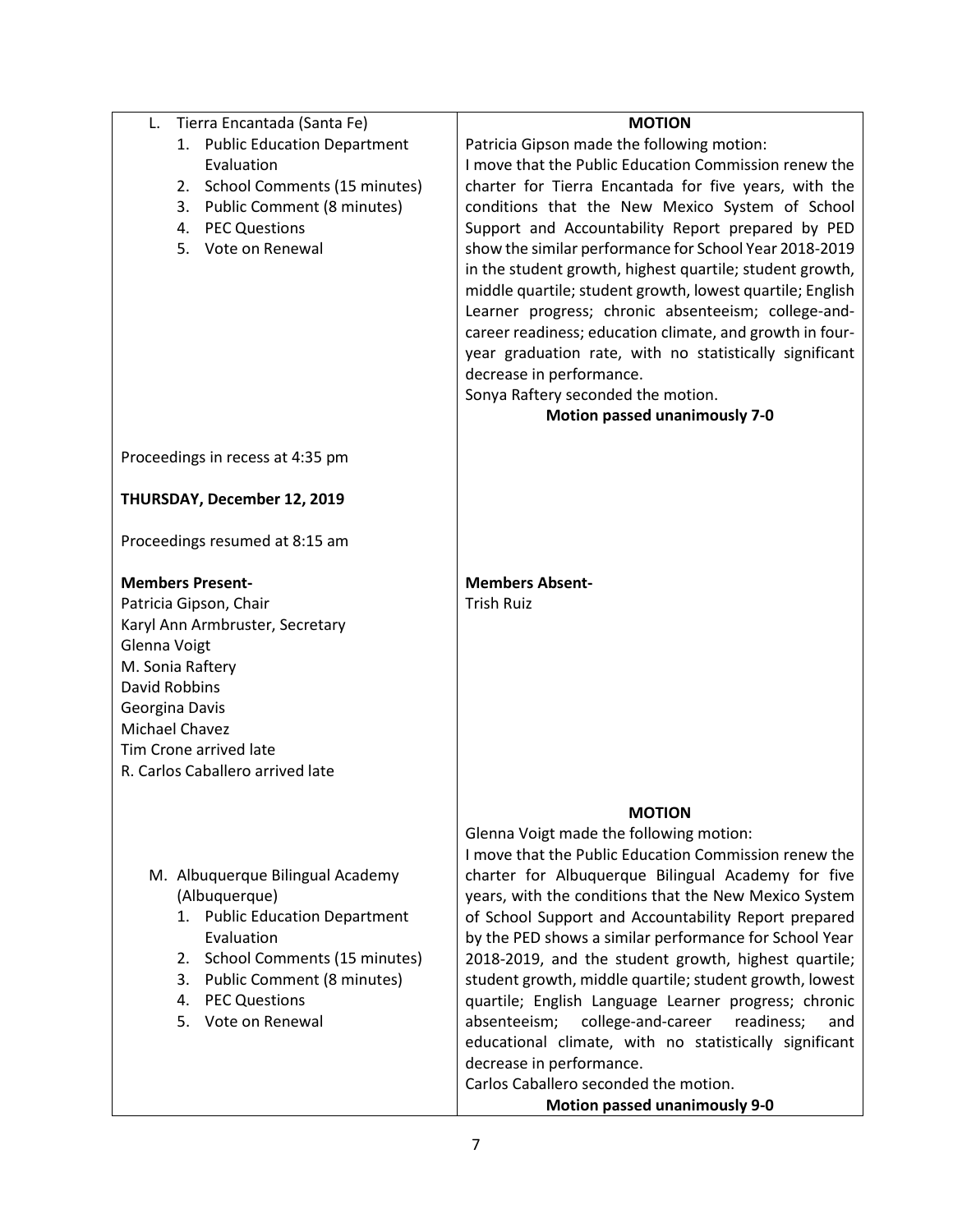- N. Sandoval Academy of Bilingual Education (Rio Rancho)
	- 1. Public Education Department Evaluation
	- 2. School Comments (15 minutes)
	- 3. Public Comment (8 minutes)
	- 4. PEC Questions
	- 5. Vote on Renewal

#### **MOTION**

Patricia Gipson made the following motion: I move that the Public Education Commission renew the charter for Sandoval Academy of Bilingual Education for five years, with the conditions that the New Mexico System of School Support and Accountability Report prepared by PED shows similar performance for School Year 2018-2019 in the student growth, highest quartile; student growth, middle quartile; student growth, lowest quartile; English Learner progress; chronic absenteeism; college-and-career readiness; education climate, with no statistically significant decrease in performance. David Robbins seconded the motion.

# **Motion passed unanimously 9-0**

#### **MOTION**

O. Amy Biehl Charter High School (Albuquerque)

- 1. Public Education Department Evaluation
- 2. School Comments (15 minutes)
- 3. Public Comment (8 minutes)
- 4. PEC Questions
- 5. Vote on Renewal

Glenna Voigt made the following motion:

I move that the Public Education Commission renew the charter for Amy Biehl High School for five years, with the conditions that the New Mexico System of School Support and Accountability Report prepared by PED shows similar performance for School Year 2018-2019 in the student growth, highest quartile; student growth, middle quartile; student growth, lowest quartile; English Learner progress; chronic absenteeism; career-andcollege readiness; educational climate; growth in the four-year graduation rate, with no statistically significant decrease in performance.

David Robbins seconded the motion.

**Motion passed unanimously 9-0**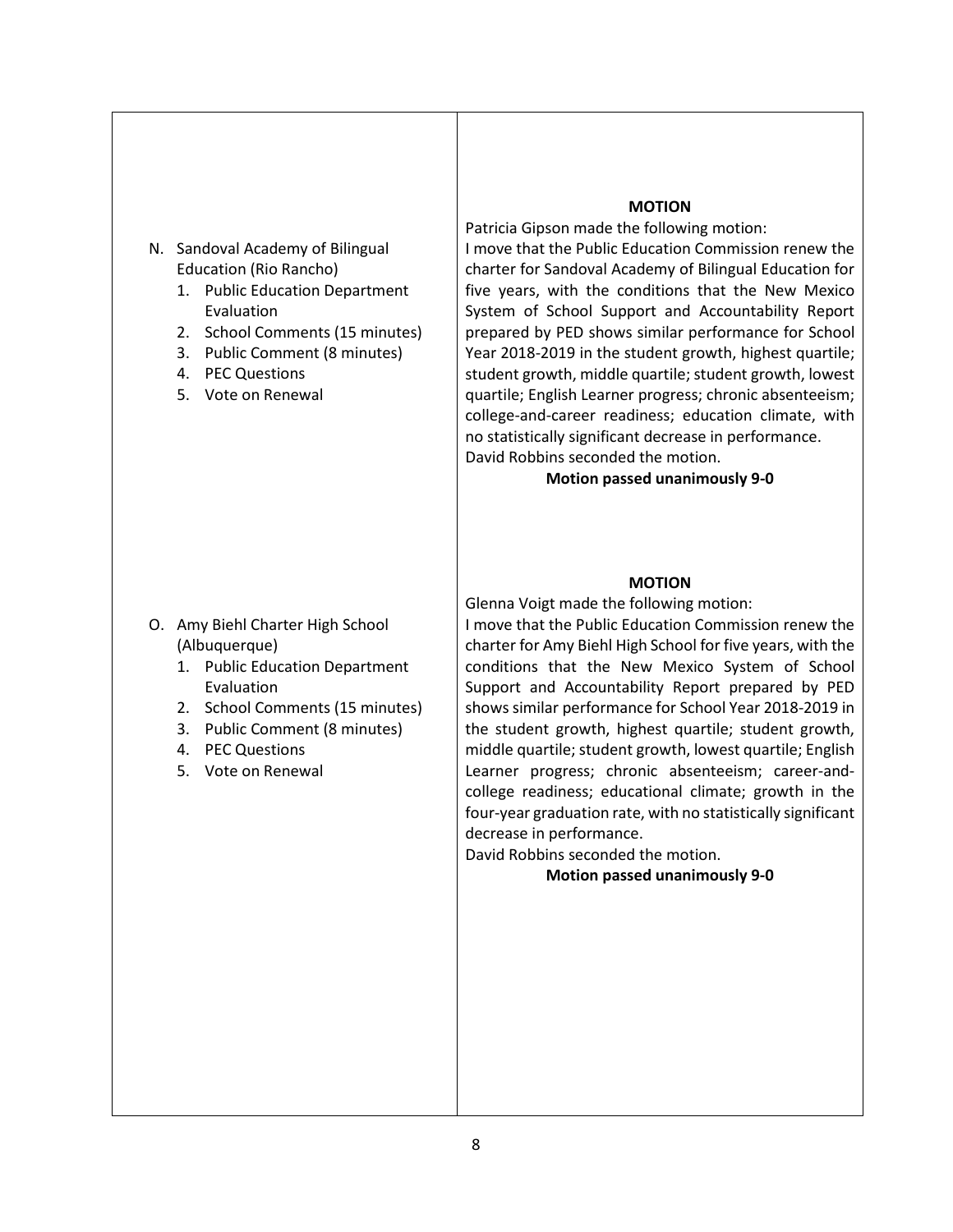| Turquoise Trail Charter School (Santa<br>Р. | <b>MOTION</b>                                                |
|---------------------------------------------|--------------------------------------------------------------|
| Fe)                                         | Patricia Gipson made the following motion:                   |
| 1. Public Education Department              | So I move that the Public Education Commission renew         |
| Evaluation                                  | the charter for Turquoise Trail Charter School for five      |
| School Comments (15 minutes)<br>2.          | years, with the conditions that the school does not have     |
| 3. Public Comment (8 minutes)               | any attendance boundary preference in their lottery          |
| 4. PEC Questions                            | system, and that the New Mexico System of School             |
| 5. Vote on Renewal                          | Support and Accountability Report prepared by PED            |
|                                             | shows similar performance for School Year 2018-2019 in       |
|                                             | the student growth, highest quartile; student growth,        |
|                                             | middle quartile; student growth, lowest quartile; English    |
|                                             | Learner progress; chronic absenteeism; college-and-          |
|                                             |                                                              |
|                                             | career readiness; education climate, with no statistically   |
|                                             | significant decrease in performance.                         |
|                                             | Glenna Voigt seconded the motion.                            |
|                                             | <b>Motion passed unanimously 9-0</b>                         |
|                                             |                                                              |
| (Proceedings in recess at 4:24 pm)          |                                                              |
|                                             |                                                              |
| FRIDAY, December 13, 2019                   |                                                              |
|                                             |                                                              |
| (Proceedings resumed at 8:07 am)            |                                                              |
| <b>Members Present-</b>                     | <b>Members Absent-</b>                                       |
| Patricia Gipson, Chair                      | <b>Trish Ruiz</b>                                            |
| Karyl Ann Armbruster, Secretary             |                                                              |
| Glenna Voigt                                |                                                              |
| M. Sonia Raftery                            |                                                              |
| David Robbins                               |                                                              |
| Georgina Davis                              |                                                              |
| Michael Chavez                              |                                                              |
| Tim Crone arrived late                      | <b>MOTION</b>                                                |
| R. Carlos Caballero arrived late            | Glenna Voigt made the following motion:                      |
|                                             | I'll amend my motion. Here's the amended motion. I           |
|                                             | move the Public Education Commission amend the               |
|                                             | charter for Tierra Adentro of New Mexico for five years,     |
|                                             | that the New Mexico System of School Support and             |
| Q. Tierra Adentro of New Mexico             | Accountability Report prepared by PED shows a similar        |
| (Albuquerque)                               | performance for School Year 2018-2019 in the student         |
| 1. Public Education Department              | growth, highest quartile; student growth, middle             |
| Evaluation                                  | quartile; student growth, lowest quartile; English           |
| School Comments (15 minutes)<br>2.          | Learner progress; chronic absenteeism; college-and-          |
| 3. Public Comment (8 minutes)               | career readiness; educational climate, and growth in         |
| 4. PEC Questions                            | four-year graduation rate, with no statistically significant |
| 5. Vote on Renewal                          | decrease in performance.                                     |
|                                             | David Robbins seconded the motion.                           |
|                                             | <b>Motion passed unanimously 9-0</b>                         |
|                                             |                                                              |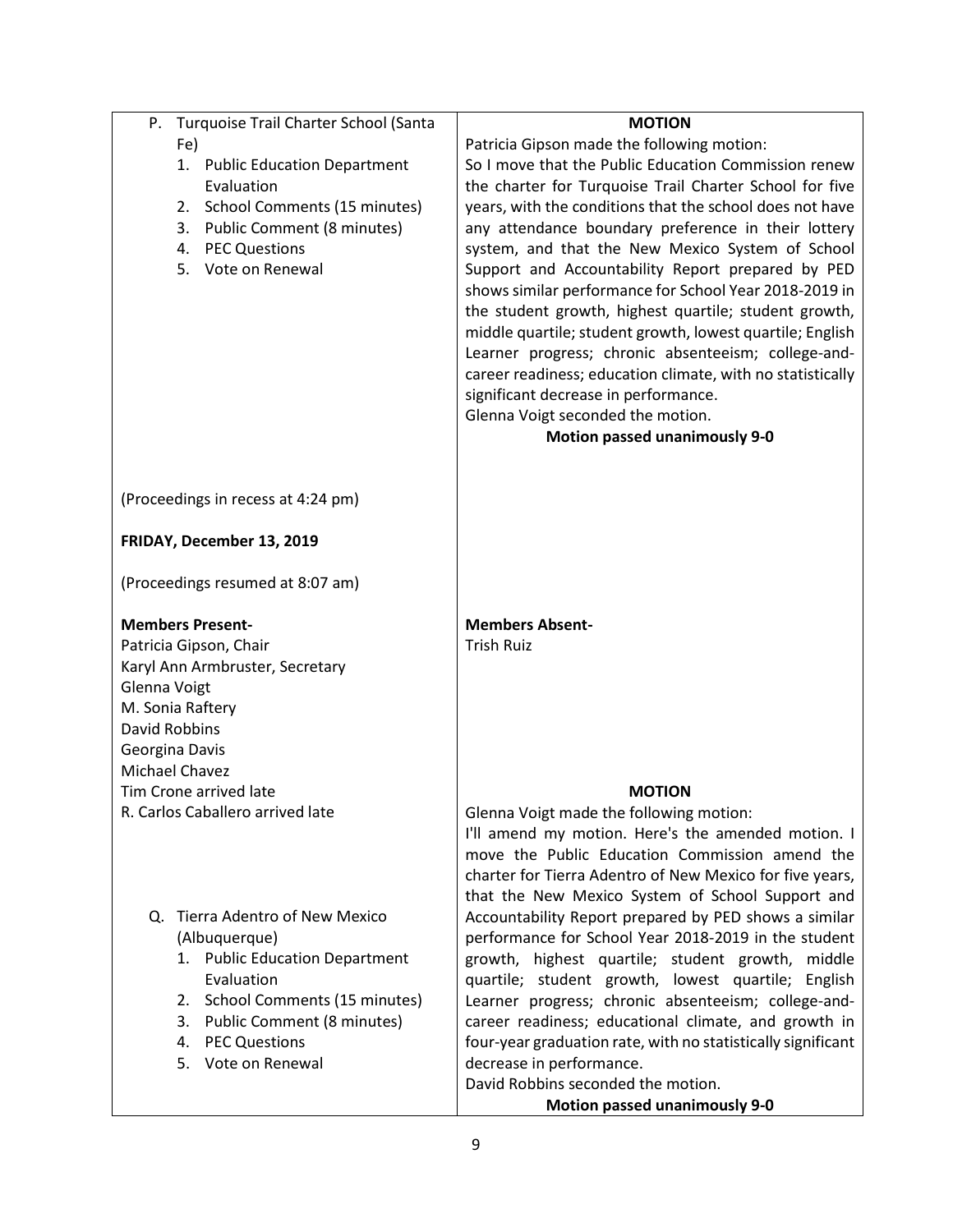| Aldo Leopold Charter School (Silver<br>R.     | <b>MOTION</b>                                              |
|-----------------------------------------------|------------------------------------------------------------|
| City)                                         | Patricia Gipson made the following motion:                 |
| 1. Public Education Department                | I move that the Public Education Commission renew the      |
| Evaluation                                    | charter for Aldo Leopold Charter School for five years,    |
| School Comments (15 minutes)<br>2.            | with the conditions that the New Mexico System of          |
| <b>Public Comment (8 minutes)</b><br>3.       | School Support and Accountability Report prepared by       |
| <b>PEC Questions</b>                          |                                                            |
| 4.                                            | PED shows similar performance for School Year 2018-        |
| 5. Vote on Renewal                            | 2019 in the student growth, highest quartile; student      |
|                                               | growth, middle quartile; student growth, lowest            |
|                                               | quartile; English Learner progress; chronic absenteeism;   |
|                                               | college-and-career readiness; education climate; and       |
|                                               | growth in four-year graduation rate with no statistically  |
|                                               | significant decrease in performance.                       |
|                                               | Glenna Voigt seconded the motion.                          |
|                                               | <b>Motion passed unanimously 9-0</b>                       |
| S.                                            | <b>MOTION</b>                                              |
| Taos Integrated School for the Arts           |                                                            |
| (Taos)                                        | Glenna Voigt made the following motion:                    |
| 1. Public Education Department<br>Evaluation  | I move that the Public Education Commission renew the      |
|                                               | charter for the Taos Integrated School for the Arts for    |
| 2. School Comments (15 minutes)               | five years, with conditions that the New Mexico System     |
| 3. Public Comment (8 minutes)                 | of School Support and Accountability Report prepared       |
| 4. PEC Questions                              | by PED shows a similar performance for School Year         |
| 5. Vote on Renewal                            | 2018-2019 in the student growth, highest quartile;         |
|                                               | student growth, middle quartile; student growth, lowest    |
|                                               | quartile; English Learner progress; chronic absenteeism;   |
| (Commissioner Sonia Raftery leaves the        | college-and-career readiness; and education climate,       |
| meeting)                                      | with no statistically significant decrease in performance. |
|                                               | Tim Crone seconded the motion.                             |
|                                               | <b>Motion passed unanimously 8-0</b>                       |
| <b>Agenda Item 6. REPORT FROM OPTIONS FOR</b> |                                                            |
| PARENTS & THE CHARTER SCHOOL DIVISION-        |                                                            |
| <b>DISCUSSION AND POSSIBLE ACTIONS</b>        |                                                            |
|                                               |                                                            |
| A. Charter School Division Update             |                                                            |
| ABQ School of Excellence and Explore<br>В.    |                                                            |
| Academy plans                                 |                                                            |
| C. Report on project to support charter       | Recorded comments are available in full transcript.        |
| schools with eRate funding for                |                                                            |
| technology                                    |                                                            |
| D. Update on Implementation Year              |                                                            |
| <b>Training and Submissions</b>               |                                                            |
| E. Governing Board Concerns                   |                                                            |
| 1. Tierra Encantada                           |                                                            |